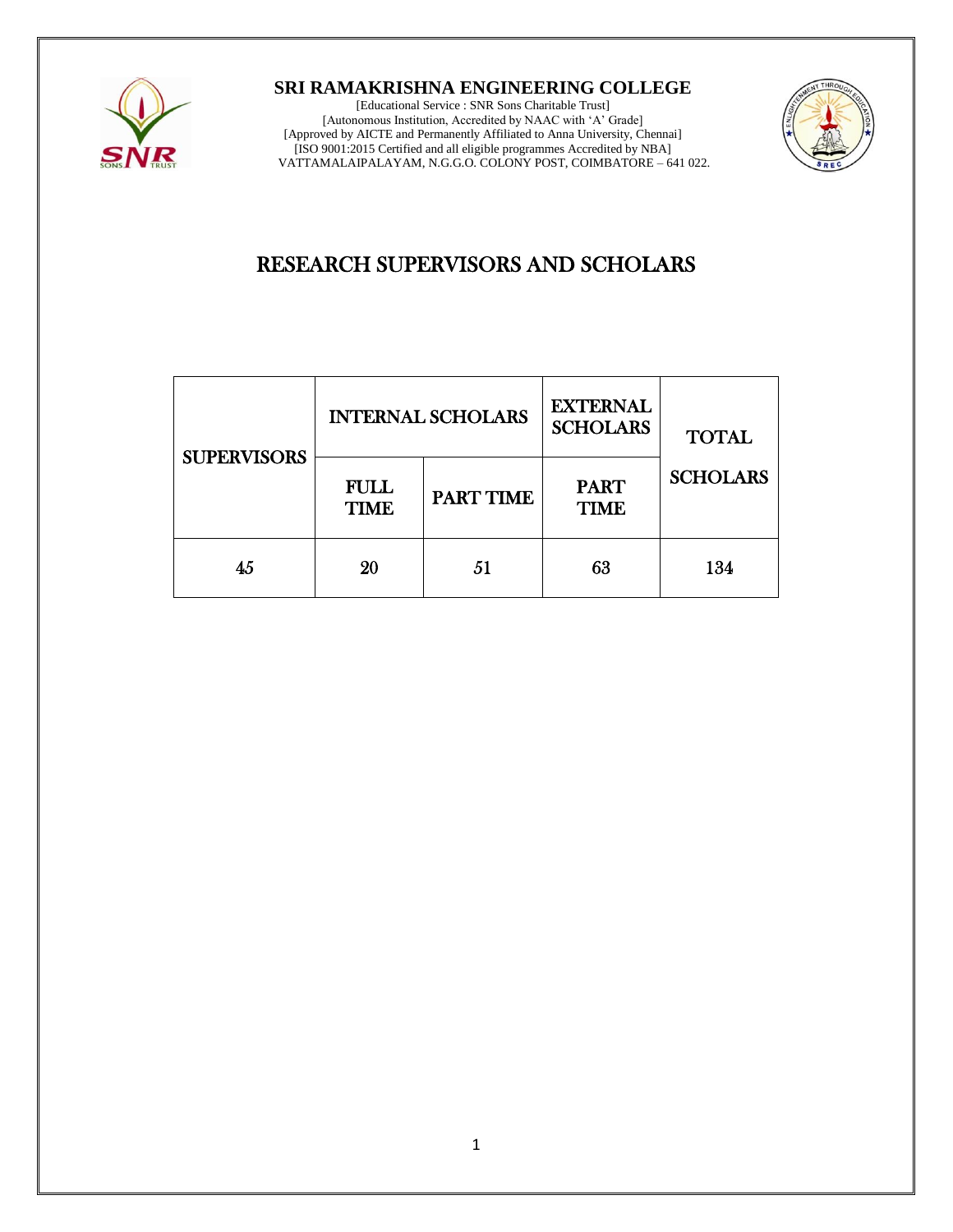

## **SRI RAMAKRISHNA ENGINEERING COLLEGE**

[Educational Service : SNR Sons Charitable Trust] [Autonomous Institution, Accredited by NAAC with 'A' Grade] [Approved by AICTE and Permanently Affiliated to Anna University, Chennai] [ISO 9001:2015 Certified and all eligible programmes Accredited by NBA] VATTAMALAIPALAYAM, N.G.G.O. COLONY POST, COIMBATORE – 641 022.



## RESEARCH SUPERVISORS

| S. No. | <b>DEPARTMENT</b>   | <b>SUPERVISORS</b>    |  |
|--------|---------------------|-----------------------|--|
| 1.     |                     | Dr.P.MAHESWARI NAIK   |  |
| 2.     | <b>MATHS</b>        | Dr.K.SUKKIRAMATHI     |  |
| 3.     |                     | Dr.K.UTHAYARANI       |  |
| 4.     |                     | Dr.R.KESAVASAMY       |  |
| 5.     | <b>PHYSICS</b>      | Dr.M.RM.KRISHNAPPA    |  |
| 6.     |                     | Dr.S.DEIVANAYAKI      |  |
| 7.     |                     | Dr.M.CHITRA           |  |
| 8.     |                     | Dr.L.RAGUNATH         |  |
| 9.     | <b>CHEMISTRY</b>    | Dr.J.SURESH           |  |
| 10.    |                     | Dr.B.ABARNA           |  |
| 11.    |                     | Dr.S.HEMA             |  |
| 12.    | <b>CIVIL</b>        | Dr.S.KANCHANA         |  |
| 13.    |                     | Dr.P.KARUPPUSWAMY     |  |
| 14.    | <b>MECH</b>         | Dr.P.CHANDRAMOHAN     |  |
| 15.    |                     | Dr.J.YOGANANTH        |  |
| 16.    |                     | Dr.C.BHAGYANATHAN     |  |
| 17.    |                     | Dr.N.GUNASEKAR        |  |
| 18.    | <b>ROBOTICS</b>     | Dr.A.MURUGARAJAN      |  |
| 19.    | <b>AERONAUTICAL</b> | Dr.J.DAVID RATHNARAJ  |  |
| 20.    |                     | Dr.C.S.RAVICHANDRAN   |  |
| 21.    | <b>EEE</b>          | Dr.R.SHANMUGASUNDARAM |  |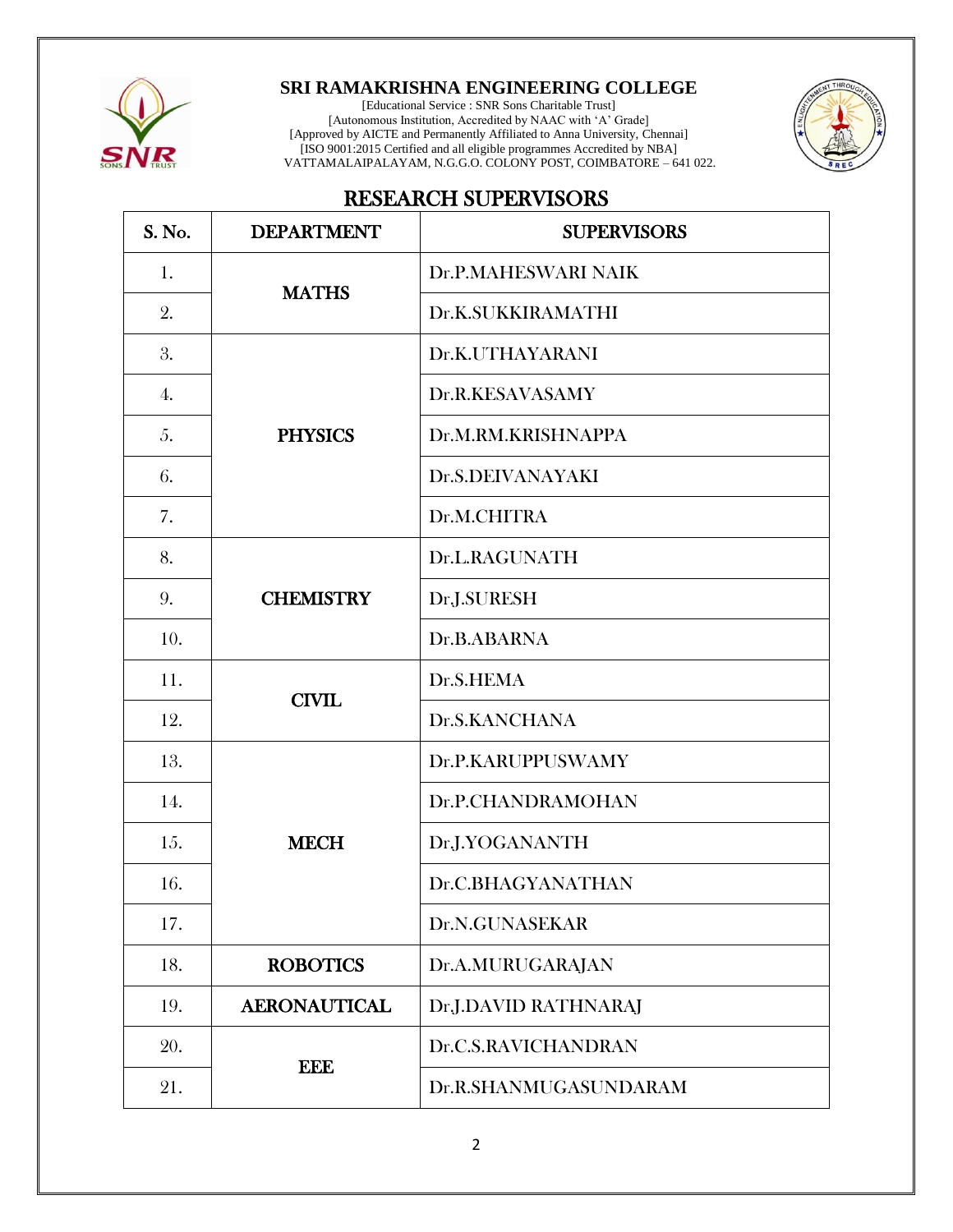| 22. |             | Dr.S.ALLIRANI           |  |
|-----|-------------|-------------------------|--|
| 23. |             | Dr.C.KATHIRVEL          |  |
| 24. |             | Dr.K.SEBASTHI RANI      |  |
| 25. |             | Dr.K.SRINIVASAN         |  |
| 26. | <b>EIE</b>  | Dr.B.SHARMILA           |  |
| 27. |             | Dr.V.RUKKUMANI          |  |
| 28. | <b>BME</b>  | Dr.V.RAMAMURTHY         |  |
| 29. |             | Dr.M.JAGADEESWARI       |  |
| 30. |             | Dr.G.GOPU               |  |
| 31. | <b>ECE</b>  | Dr.N.SATHISH KUMAR      |  |
| 32. |             | Dr.S.JAYANTHY           |  |
| 33. |             | Dr.S.P.VIMAL            |  |
| 34. |             | Dr.B.NATARAJ            |  |
| 35. |             | Dr.K.R.PRABHA           |  |
| 36. |             | Dr.A.GRACE SELVARANI    |  |
| 37. |             | Dr.M.S.GEETHA DEVASENA  |  |
| 38. | <b>CSE</b>  | Dr.P.MATHIYALAGAN       |  |
| 39. |             | Dr.R.ANURADHA           |  |
| 40. | IT          | Dr.V.KARPAGAM           |  |
| 41. | <b>MBA</b>  | Dr.R.MARY METILDA       |  |
| 42. |             | Dr.S.KRISHNAPRABHA      |  |
| 43. |             | Dr.T.DANIEL THANGADURAI |  |
| 44. | <b>NANO</b> | Dr.P.MOORTHI            |  |
| 45. |             | Dr.C.NARENDHAR          |  |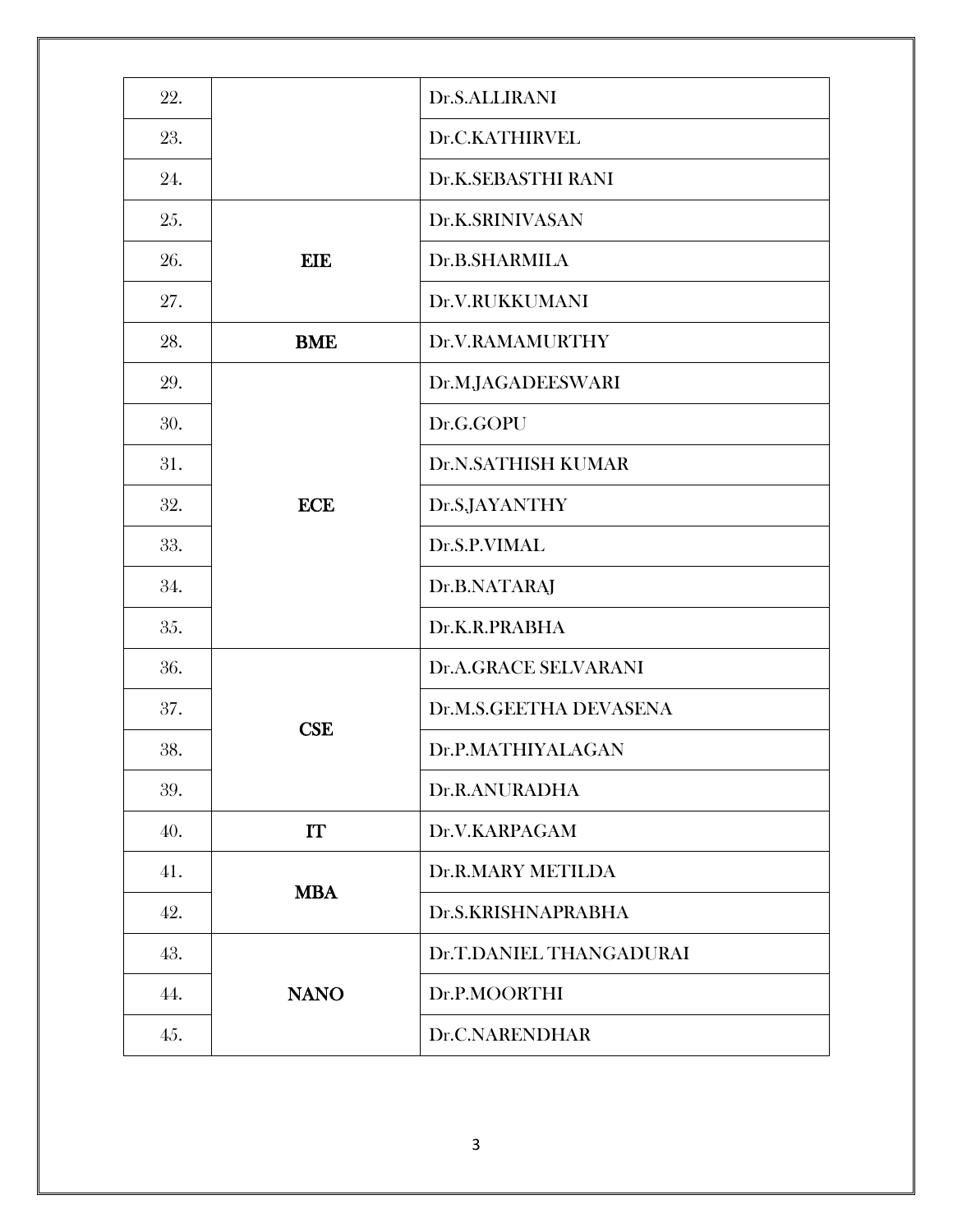

**SRI RAMAKRISHNA ENGINEERING COLLEGE**

[Educational Service : SNR Sons Charitable Trust] [Autonomous Institution, Accredited by NAAC with 'A' Grade] [Approved by AICTE and Permanently Affiliated to Anna University, Chennai] [ISO 9001:2015 Certified and all eligible programmes Accredited by NBA] VATTAMALAIPALAYAM, N.G.G.O. COLONY POST, COIMBATORE – 641 022.



## RESEARCH SUPERVISORS AND SCHOLARS

|                                      |                       | <b>INTERNAL</b><br><b>SCHOLARS</b> |                            | <b>EXTERNAL</b><br><b>SCHOLARS</b> |
|--------------------------------------|-----------------------|------------------------------------|----------------------------|------------------------------------|
| <b>DEPARTMENT</b>                    | <b>SUPERVISORS</b>    | <b>FULL</b><br><b>TIME</b>         | <b>PART</b><br><b>TIME</b> | <b>PART</b><br><b>TIME</b>         |
| <b>MATHS</b>                         | Dr.P.MAHESWARI NAIK   | 1                                  | $\overline{2}$             | $\overline{2}$                     |
|                                      | Dr.K.SUKKIRAMATHI     | $\theta$                           | $\theta$                   | $\mathbf{1}$                       |
| <b>PHYSICS</b>                       | Dr.K.UTHAYARANI       | $\theta$                           | $\overline{2}$             | $\overline{0}$                     |
|                                      | Dr.R.KESAVASAMY       | $\theta$                           | $\theta$                   | $\mathbf{1}$                       |
| <b>CHEMISTRY</b>                     | Dr.B.ABARNA           | $\mathbf{1}$                       | $\theta$                   | $\overline{0}$                     |
|                                      | Dr.P.KARUPPUSWAMY     | $\mathbf{1}$                       | $\overline{2}$             | $\overline{0}$                     |
|                                      | Dr.P.CHANDRAMOHAN     | $\mathbf{1}$                       | $\overline{2}$             | $\overline{4}$                     |
| <b>MECHANICAL</b>                    | Dr.J.YOGANANTH        | $\theta$                           | 3                          | $\mathbf{1}$                       |
|                                      | Dr.C.BHAGYANATHAN     | $\mathbf{1}$                       | $\mathbf{1}$               | $\overline{0}$                     |
|                                      | Dr.N.GUNASEKAR        | $\theta$                           | $\mathbf{1}$               | $\overline{4}$                     |
| <b>ROBOTICS</b><br><b>AUTOMATION</b> | Dr.A.MURUGARAJAN      | $\theta$                           | $\theta$                   | 3                                  |
| <b>EEE</b>                           | Dr.C.S.RAVICHANDRAN   | $\overline{2}$                     | $\overline{2}$             | $\overline{2}$                     |
|                                      | Dr.R.SHANMUGASUNDARAM | $\theta$                           | $\theta$                   | $\overline{2}$                     |
|                                      | Dr.S.ALLIRANI         | $\theta$                           | $\mathbf{1}$               | $\mathbf{1}$                       |
|                                      | Dr.C.KATHIRVEL        | $\mathbf{1}$                       | 3                          | $\overline{2}$                     |
|                                      | Dr.K.SEBASTHI RANI    | $\theta$                           | $\theta$                   | 4                                  |
| <b>EIE</b>                           | Dr.K.SRINIVASAN       | $\theta$                           | 8                          | $\overline{2}$                     |
|                                      | Dr.B.SHARMILA         | $\theta$                           | $\mathbf{1}$               | $\overline{2}$                     |
|                                      | Dr.V.RUKKUMANI        | $\theta$                           | $\theta$                   | 8                                  |
| <b>ECE</b>                           | Dr.M.JAGADEESWARI     | $\overline{0}$                     | $\theta$                   | $\mathbf{1}$                       |
|                                      | Dr.G.GOPU             | $\theta$                           | $\mathbf{1}$               | $\mathbf{1}$                       |
|                                      | Dr.N.SATHISH KUMAR    | $\overline{0}$                     | $\overline{0}$             | 6                                  |